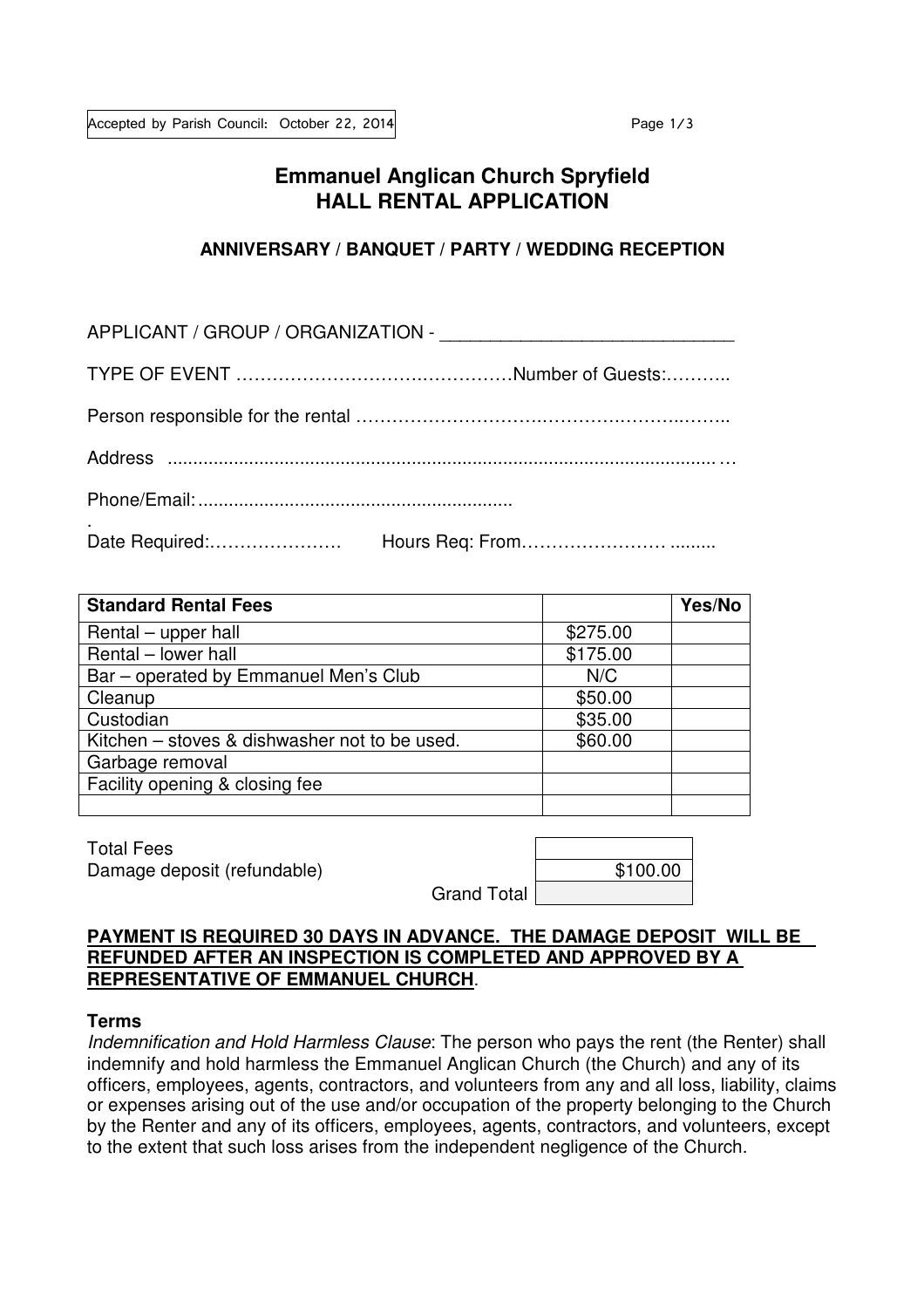## **RENTAL AGREEMENT** continued Page 2/3

- 1. The Renter shall provide the Church with details of the activity for which the hall is required along with the approximate number of attendees. At no time will the number of guests plus workers exceed "Occupant Load Limit" permit of: upper hall – **186** people / lower hall – **112** people.
- 2. The Renter is responsible for any and all damages caused by the actions of those attending their event.
- 3. In the event of a sudden or accidental occurrence, where the building can not be used on the date of the function, Emmanuel Church is in no way liable for any costs to re-locate the function.
- 4. Rental fee plus damage deposit is due in full 30 days before the day of the event unless otherwise arranged.
- 5. Access to the hall for decorating can be arranged subject to availability of a custodian. A custodial fee is charged.
- 6. Emmanuel Church reserves the right to full access of the building by its designated custodial person or appointee, at any time during the renter's use of the Hall.
- 7. **BAR** bar service will be provided by the Men of Emmanuel.
- **8. ALCOHOL** Use of alcoholic beverages by permission of the Church and in compliance with Provincial regulations. Contact the Men's Club representative for details and license requirements.
- **9.** The Renter is responsible to obtain the proper license from the NS Liquor Commission and present said license to the Men's Club representative before the event.
- **10. Alcoholic beverages are not to be brought into or removed from the building. Should this happen, the Police will be contacted to remove the offenders, and the event will be terminated immediately, with no refund paid to the renters.**
- 11. Unless otherwise arranged, this agreement is for the rooms specified and washrooms only.
- 12. Kitchen rental is for the serving of tea, coffee, and pre-cooked food only. At the end of the event tea and coffee urns must be emptied and cleaned, dishes must be washed and put away. Garbage bags are to be tied closed.
- 13. The Church Hall is a scent free and smoke free environment and all attendees must adhere to this policy.

## I HEREBY AGREE TO THE ABOVE TERMS AND CONDITIONS OF THIS AGREEMENT.

\_\_\_\_\_\_\_\_\_\_\_\_\_\_\_\_\_\_\_\_\_\_\_\_\_\_\_\_\_ \_\_\_\_\_\_\_\_\_\_\_\_\_\_\_\_\_\_\_\_\_\_\_\_\_\_\_\_\_

Renter signature Church agent signature

\_\_\_\_\_\_\_\_\_\_\_\_\_\_\_\_\_\_\_\_\_\_\_\_\_\_\_\_\_ \_\_\_\_\_\_\_\_\_\_\_\_\_\_\_\_\_\_\_\_\_\_\_\_\_\_\_\_\_

Renter print name Church agent print name

DATE: